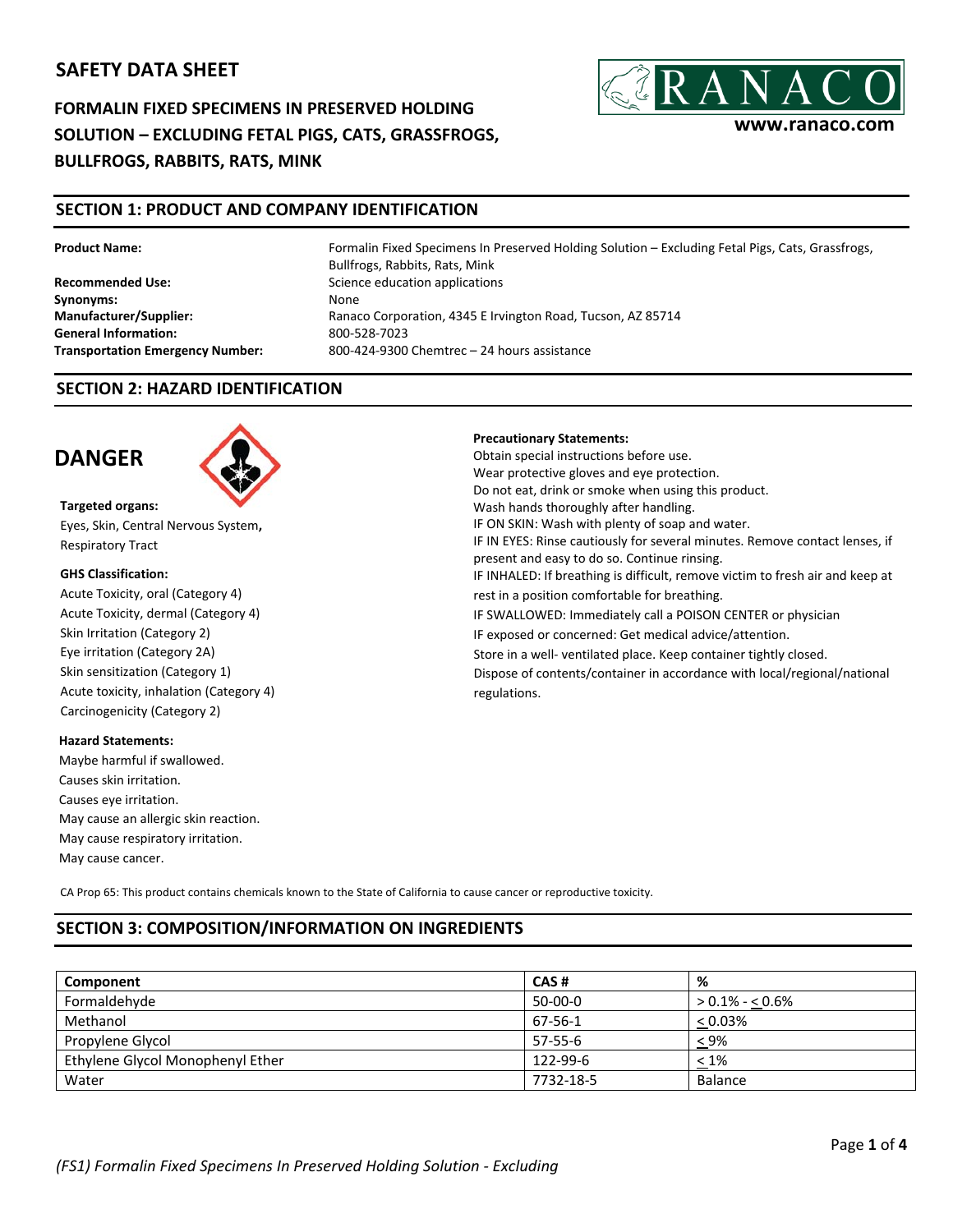## **SECTION 4: FIRST AID MEASURES**

**SKIN CONTACT**: Wash affected area with soap and water. Seek medical attention if symptoms develop.

**EYE CONTACT:** Rinse cautiously for several minutes. Remove contact lenses, if present and easy to do so. Continue rinsing. Seek medical attention if irritation persists.

**INHALATION:** Remove to fresh air. Get medical treatment if symptoms persist.

**INGESTION:** Immediately call a POISON CENTER or physician. Only induce vomiting at the instruction of medical personnel. Never give anything by mouth to an unconscious person.

**SIGNS AND SYMPTOMS OF EXPOSURE:** Irritation of skin, eyes, respiratory tract. Repeated exposure may cause dermatitis or other allergic reactions.

### **SECTION 5: FIRE FIGHTING MEASURES**

**EXTINGUISHING MEDIA:** Use dry chemical, CO<sub>2</sub>, water spray (fog) or alcohol foam.

**FIRE FIGHTING METHODS AND PROTECTION:** Firefighters should wear self‐contained breathing apparatus and wear full protective equipment.

**FIRE AND/OR EXPLOSION HAZARDS:** During a fire, smoke generated can be irritating or toxic.

**HAZARDOUS COMBUSTION PRODUCTS:** Products of combustion include but are not limited to carbon monoxide and carbon dioxide.

### **SECTION 6: ACCIDENTAL RELEASE MEASURES**

**PERSONAL PRECAUTIONS:** Avoid breathing vapors. Use gloves and eye protection to clean up spills.

**EMERGENCY PROCEDURES:** Ventilate area of spill. Eliminate all sources of ignition. Remove non‐essential personnel.

**ENVIRONMENTAL PRECAUTIONS:** No special hazards. Follow applicable federal, state, provincial and local regulations regarding releases.

**METHODS FOR CONTAINMENT AND CLEAN‐UP:** Absorb with liquid binding material and place in a sealed container. Dispose of waste in accordance with federal, state, provincial and local regulations.

## **SECTION 7: HANDLING AND STORAGE**

**PRECAUTIONS FOR SAFE HANDLING:** Do not eat, drink or smoke when using this product. Avoid breathing vapors. Avoid direct skin or eye contact with liquids. Do not ingest. Wash hands with soap and water after use or handling of product.

**CONDITIONS FOR SAFE STORAGE, INCLUDING ANY INCOMPATIBILITIES:** Store at room temperature in a dry well ventilated area.

Keep specimen container tightly closed when not in use.

## **SECTION 8: EXPOSURE CONTROLS/PERSONAL PROTECTION**

#### **Exposure Limits:**

| <b>Chemical Name</b>             | <b>ACGIH (TLV)</b>                   | <b>OSHA (PEL)</b>            | NIOSH (REL)                    |
|----------------------------------|--------------------------------------|------------------------------|--------------------------------|
| Formaldehyde                     | C 0.3 ppm / C 0.37 mg/m <sup>3</sup> | TWA: 0.75 ppm / STEL: 2ppm   | TWA: 0.016 ppm / STEL: 0.1 ppm |
| Methanol                         | TWA: 200 ppm / STEL: 250 ppm         | TWA: 200 ppm / STEL: 260 ppm | TWA: 200 ppm / STEL: 250 ppm   |
| Ethylene Glycol Monophenyl Ether | Not available                        | Not available                | Not available                  |
|                                  | <b>WEEL</b>                          |                              |                                |
| Propylene Glycol                 | TWA 10 mg/m <sup>3</sup> Aerosol     | Not available                | Not available                  |

**Engineering Controls:** Facilities storing or utilizing this material should be equipped with an eyewash facility, a safety shower and fire extinguishing material. Personnel should wear safety glasses, goggles or face shield, apron and appropriate protective gloves. Use adequate ventilation to keep airborne concentrations low.

**Respiratory Protection:** None should be needed in normal handling and room temperatures. If use conditions generate fumes above the OSHA regulations, use of a NIOSH/MSHA approved respirator is required.

ACGIH: American Conference of Industrialist Hygienists, OSHA: U.S. Occupational Safety and Health Administration, NIOSH: U.S. National Institute for Occupational Safety and Health, PEL: Permissible Exposure Limit, TWA: Time Weighted Average, STEL: Short Term Exposure Limit, REL: Recommended Exposure Limit, WEEL: Workplace Environmental Exposure Limit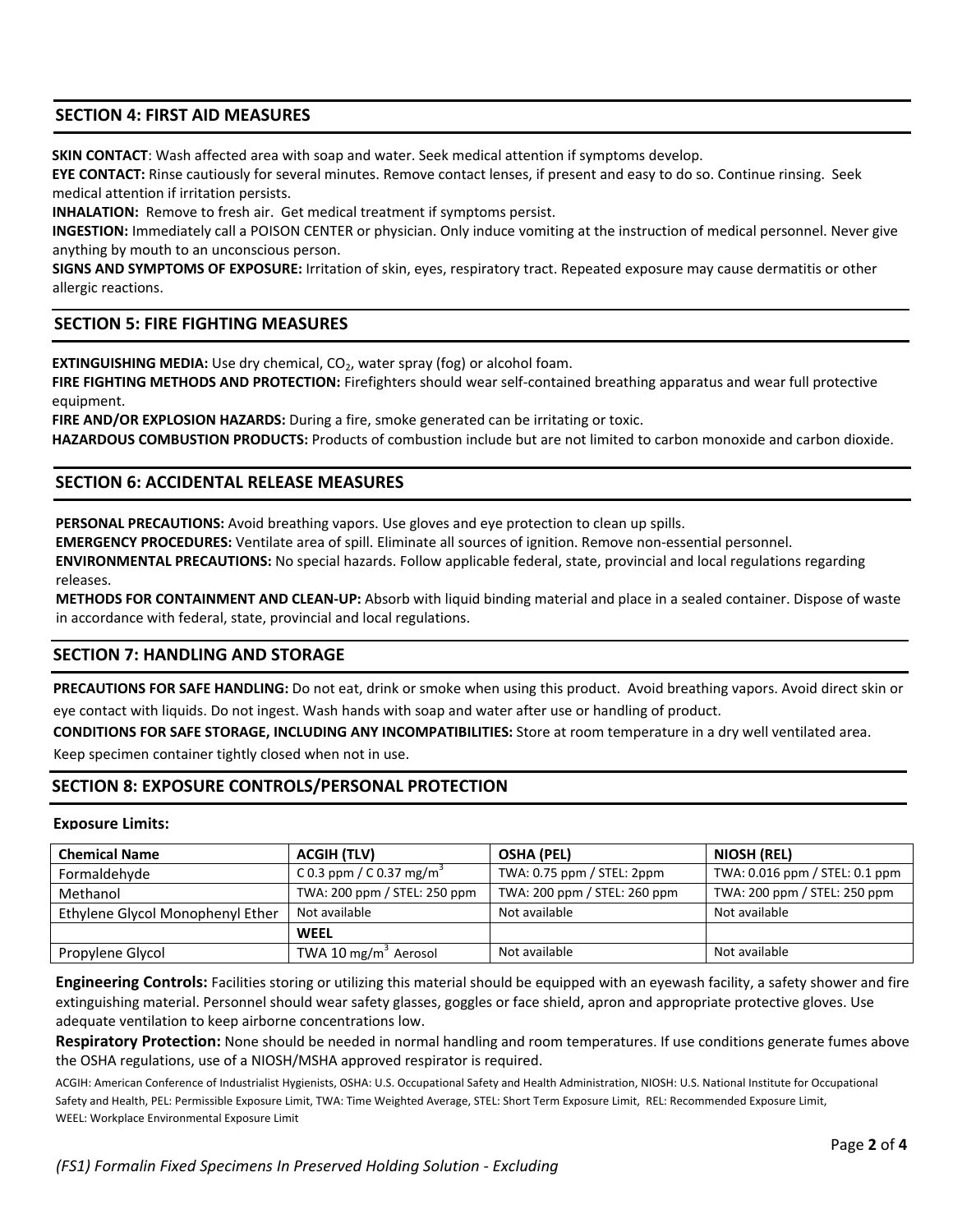## **SECTION 9: PHYSICAL & CHEMICAL PROPERTIES**

| Appearance: Specimen with/without clear colorless liquid | Vapor Pressure (mmHg): Data not available        |
|----------------------------------------------------------|--------------------------------------------------|
| <b>Odor:</b> Mild pungent odor                           | Vapor Density: Data not available                |
| Odor Threshold: Data not available                       | Relative Density (Specific Gravity): >1          |
| pH: Data not available                                   | Solubility(ies): Complete in water               |
| <b>Melting/Freezing Point:</b> Data not available        | <b>Partition Coefficient: Data not available</b> |
| <b>Boiling Point: Data not available</b>                 | Auto-ignition Temperature: Data not available    |
| <b>Flash Point:</b> Data not available                   | Decomposition Temperature: Data not available    |
| <b>Evaporation Rate (Water = 1) : &gt;1</b>              | Viscosity: Data not available                    |
| Flammability (solid/gas): Data not available             | <b>Molecular Formula: Mixture</b>                |
| Explosion Limits: Lower/Upper: Data not available        | <b>Molecular Weight: Mixture</b>                 |
|                                                          |                                                  |

#### **SECTION 10: STABILITY & REACTIVITY**

**Reactivity:** None under normal conditions. **Chemical Stability:** Stable

**Conditions to Avoid:** Excessive temperatures which cause evaporation.

**Incompatible Materials:** Strong acids, phenol, strong oxidizers, strong bases, hydrochloric acid, ammonia, iodine, alkalies, tannin, iron products, gelatin, bisulfate **Hazardous Polymerization:** None under normal conditions.

**Hazardous Decomposition Products:** May include, but are not limited to carbon monoxide, carbon dioxide, gaseous formaldehyde, aldehydes, ketones, alcohols, ethers and organic acids

## **SECTION 11: TOXICOLOGICAL INFORMATION**

**Acute Toxicity:** Formalin Fixed Specimens in Preserved Holding Solution have not been tested as a mixture. Information about individual components is supplied.

Formaldehyde – Oral‐rat LD50: 100 mg/kg; Inhalation‐rat LC50: 250 ppm/4 hours; Dermal‐rat: 270 mg/kg

Methanol ‐ Oral‐rat LD50: 5,600 mg/kg; Inhalation‐rat LC50: 6,400 ppm/4 hours, 145,000 ppm/ 1 hour; Dermal‐rat: 15,800 mg/kg

Propylene Glycol – Ingestion‐rat LD50: > 20,000 mg/kg; Skin absorption‐rabbit LD50: > 20,000 mg/kg

Ethylene Glycol Monophenyl Ether‐ Oral‐rat LD50: 1,840 mg/kg; Dermal‐rabbit: >2,214 mg/kg

**Chronic Effects:** Data not available.

#### **Skin Corrosion/Irritation:**

Causes skin irritation. May cause an allergic skin reaction.

#### **Serious Eye Damage/Irritation:**

Causes eye irritation or damage.

**Respiratory or Skin Sensitization:**

May cause sensitization by skin contact

**Germ Cell Mutagencity:** Data not available.

**Carcinogenicity:** Data not available. Information about individual components is supplied.

Formaldehyde – Classified as a carcinogen by the International Agency for Research on Cancer (IARC) and the National Toxicology Program (NTP) and OSHA. CA Prop 65: Formaldehyde is known to the State of California to cause cancer.

**Reproductive Toxicity:** Data not available. Information about individual components is supplied.

Ethylene Glycol Monophenyl Ether ‐ CA Prop 65: This chemical is known to the State of California to cause reproductive toxicity at high oral doses.

**Specific Target Organ Toxicity – Single exposure:** Data not available.

**Specific Target Organ Toxicity– Repeated exposure:** Data not available.

**Aspiration Hazard:** Data not available.